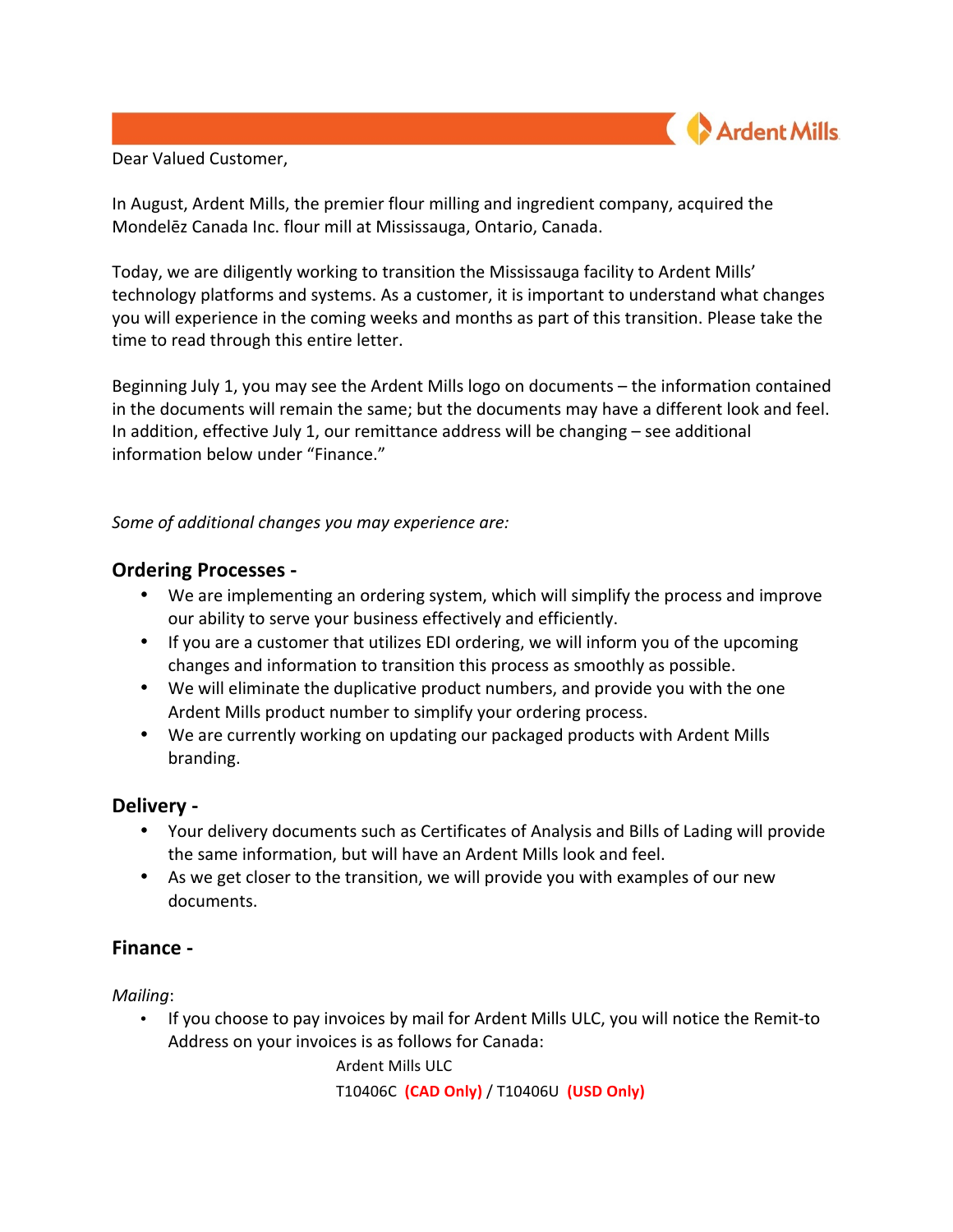PO Box 4687, STN A Toronto, ON M5W 6B5 Canada

#### *Electronic*:

• If you choose to pay invoices electronically for Ardent Mills ULC, you will notice the Remit-to Address on your invoices is as follows for Canada:

| <b>CAD EFT/Wire Instructions:</b>       |                             | <b>USD EFT/CAD Wire Instructions:</b>   |                                              |
|-----------------------------------------|-----------------------------|-----------------------------------------|----------------------------------------------|
| <b>Beneficiary Name:</b>                | <b>Ardent Mills ULC</b>     | <b>Beneficiary Name:</b>                | Ardent Mills ULC                             |
| <b>Beneficiary Address:</b><br>1400     | 1875 Lawrence St, Ste. 1400 | <b>Beneficiary Address:</b>             | 1875 Lawrence St, Ste.                       |
|                                         | Denver, Colorado 80202      |                                         | Denver, Colorado                             |
|                                         | <b>USA</b>                  |                                         | 80202 USA                                    |
| Beneficiary Acct #:                     |                             | <b>Beneficiary Acct #:</b>              |                                              |
| Receiving Bank Name:                    | The Bank of Nova Scotia     |                                         | Receiving Bank Name: The Bank of Nova Scotia |
| Receiving Bank Address: 44 King St West |                             | Receiving Bank Address: 44 King St West |                                              |
|                                         | Toronto, ON Canada          |                                         | Toronto, ON Canada                           |
|                                         | <b>M5H 1H1</b>              |                                         | <b>M5H 1H1</b>                               |
| Institution Code:                       | 002                         | Institution Code:                       | 002                                          |
| <b>SWIFT Code:</b>                      | <b>NOSCCATT</b>             | <b>SWIFT Code:</b>                      | <b>NOSCCATT</b>                              |
| Canadian Transit Code: 000247696        |                             | Canadian Transit Code:                  | 000247696                                    |

## **Vendor Record -**

Please note that Ardent Mills ULC should be setup as a vendor in your system as:

Ardent Mills ULC 235 Nuggett Court Brampton, ON L6T 5H4 Canada

### **Contracting -**

- You will receive ONE contract for the products you buy from Ardent Mills.
- You will receive ONE accurate and timely contract balance report from Ardent Mills.

We are truly excited to officially transition the Mississauga facility and continue to provide the best service, quality and innovation in the industry. As with any transition like this, we ask for your patience as we get the new processes online. As we get closer to our July 1 transition, we will be communicating more details and sharing examples of the improvements we are making to serve your business. If we have missed anyone in your organization who would find this information useful, please feel free to forward this communication to them. In the meantime, if you have any questions please contact your Ardent Mills sales representative for more information.